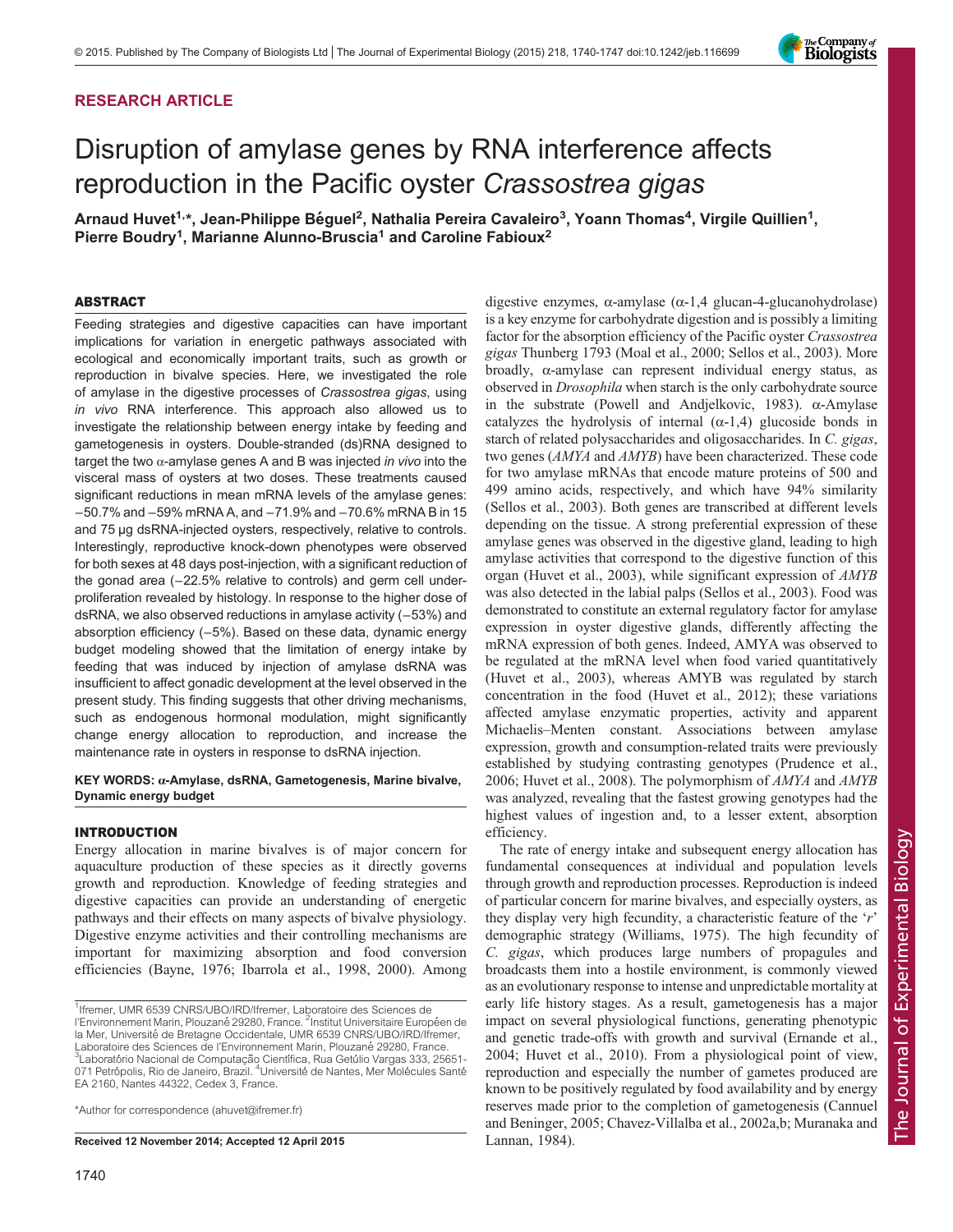A mechanistic understanding of energy allocation and of the effects of disturbances on bioenergetics, such as on energy intake, is therefore of primary interest. Energy budget models can help in this respect by describing physiological processes linked with the energetics of marine bivalves in response to environmental fluctuations (see [Alunno-Bruscia et al., 2011](#page-6-0) for a summary). Among the energetic models developed and used for bivalves, dynamic energy budget (DEB) models have provided rates at which organisms assimilate and use energy for maintenance, growth and reproduction (e.g. [Pouvreau et al., 2006](#page-7-0); [Alunno-Bruscia et al.,](#page-6-0) [2011](#page-6-0)). The recently improved version of the DEB model for C. gigas focused on the description of reproduction-related features and permitted a description of energy allocation to the gametogenesis and resorption processes ([Bernard et al., 2011\)](#page-6-0). Beyond the description of effects of variability in environmental forcing on energy intake and use, the DEB model appears to be a valuable tool for studying disturbance in individual energetics [\(Kooijman and Bedaux, 1996](#page-7-0)). For instance, in the DEB model framework, toxicants may impact an individual's energetics by changing one or more parameter values and consequently modulate energy fluxes [\(Kooijman, 2010; Muller et al., 2010\)](#page-7-0).

To document the effects of feeding strategy and digestive capacity on growth and reproduction, which are of great importance for aquaculture production, we aimed to study the consequences of disruption of the amylase genes in the C. gigas, one of the most important aquaculture species worldwide. To do so, we performed short- and long-term RNA interference (RNAi) experiments on C. gigas, targeting the amylase genes so as to evaluate their role in oyster digestive processes and improve knowledge on the relationships between food, absorption processes and reproduction. For our long-term experiment, double-stranded (ds)RNA designed to target both the amylase genes (*AMYA* and *AMYB*) was injected *in vivo* into oysters at the onset of gametogenesis. These were then analyzed for amylase expression at the mRNA and enzymatic levels and for gametogenic development using histological methods 48 days postinjection, which is the period needed to achieve experimentally a complete gonadal development (see [Fabioux et al., 2005](#page-6-0)). Then, to investigate the influence that amylase genes might have on ecophysiological traits, oysters were monitored in a second, shortterm, RNAi experiment on ecophysiological behavior. In this context and based on literature (e.g. [Savina and Pouvreau, 2004; Huvet et al.,](#page-7-0) [2008\)](#page-7-0), a 12 day experiment was conducted to record repeated measurements of ecophysiological traits. This second experiment made it possible to run the oyster DEB model and compare experimental data and model output to evaluate how physiological changes induced by RNAi might cause changes in energy fluxes and explain phenotypic changes (i.e. growth, reproduction) observed in the first RNAi experiment.

## RESULTS

# Experiment 1: effects of dsRNA injection on growth and reproduction

# Gene expression

To validate our in vivo amylase dsRNA administration procedure and confirm its effectiveness in oyster digestive glands, we assayed AMYA and AMYB mRNA levels using real-time PCR. Significant mean reductions of AMYA mRNA levels (calculated relative to actin mRNA levels) of 50.7±30.8% and 59.0±33.8% were observed in 15 and 75 µg dsRNA-injected oysters, respectively, compared with Tris-injected controls  $(F=5.4, P=0.012; Fig. 1)$ . For  $AMYB$ , we observed mean significant reductions of 71.9±21.9% and 70.6±26.5% in mRNA level in 15 and 75 µg dsRNA-injected



Fig. 1. Amylase transcript levels in the digestive gland of oysters treated with amylase double-stranded RNA. Oysters were injected with Tris NaCl (control) or with 15 or 75 µg amylase (AMY) double-stranded (ds)RNA, and transcript levels relative to actin transcripts were monitored 48 days postinjection (experiment 1) using real-time PCR. Gray bars, AMYA; black bars, AMYB. Results are expressed as means±s.d. of N=8 or 9 oysters (for the 75 and 15 µg dsRNA treatment, respectively). Multiple comparisons were made between treatments using Tukey's HSD method at the 5% level; homogeneous groups have the same letters (the same statistical groups were obtained for AMYA and AMYB).

oysters, respectively, compared with the controls  $(F=5.61,$  $P=0.0108$ ; Fig. 1). A 70% inhibition of mRNA levels after dsRNA treatment is commonly considered as a threshold indicating effective RNAi (as proposed by [Jiang et al., 2006](#page-7-0)). For AMYA, this threshold was attained in six out of the nine analyzed oysters injected with 15 µg dsRNA, and for seven out of the eight oysters injected with 75 µg dsRNA. For AMYB, the 70% threshold was attained for eight out of the nine oysters injected with 15 µg dsRNA and for seven out of the eight oysters injected with 75 µg dsRNA.

## Amylase activity

For specific amylase activity, significant differences were observed between treatments, giving two distinct statistical groups  $(F=3.71,$  $P=0.04$ ; Fig. 2). Activity estimates were significantly lower by 53% for the 75  $\mu$ g dsRNA-injected oysters (0.17 $\pm$ 0.13 IU mg−<sup>1</sup> protein) compared with the 15 µg dsRNA-injected oysters  $(0.36\pm0.13 \text{ IU mg}^{-1} \text{ protein})$  and the control oysters  $(0.40\pm0.19 \text{ IU mg}^{-1}$  protein). Activity estimates were positively correlated with the sum of mRNA levels of AMYA and AMYB  $(R^2=0.24, P=0.023)$ , and individually with AMYB (P=0.012) but not with  $AMYA$  at the 5% level ( $P=0.09$ ).



Fig. 2. Specific amylase activity in the digestive gland of oysters treated with amylase double-stranded RNA. Oysters were injected with Tris NaCl (control) or with 15 or 75 µg amylase (AMY) double-stranded (ds)RNA, and amylase activity was monitored 48 days post-injection (experiment 1). Results are expressed as means±s.d. of N=10 oysters. Multiple comparisons were made between treatments using Tukey's HSD method at the 5% level; homogeneous groups share the same letter.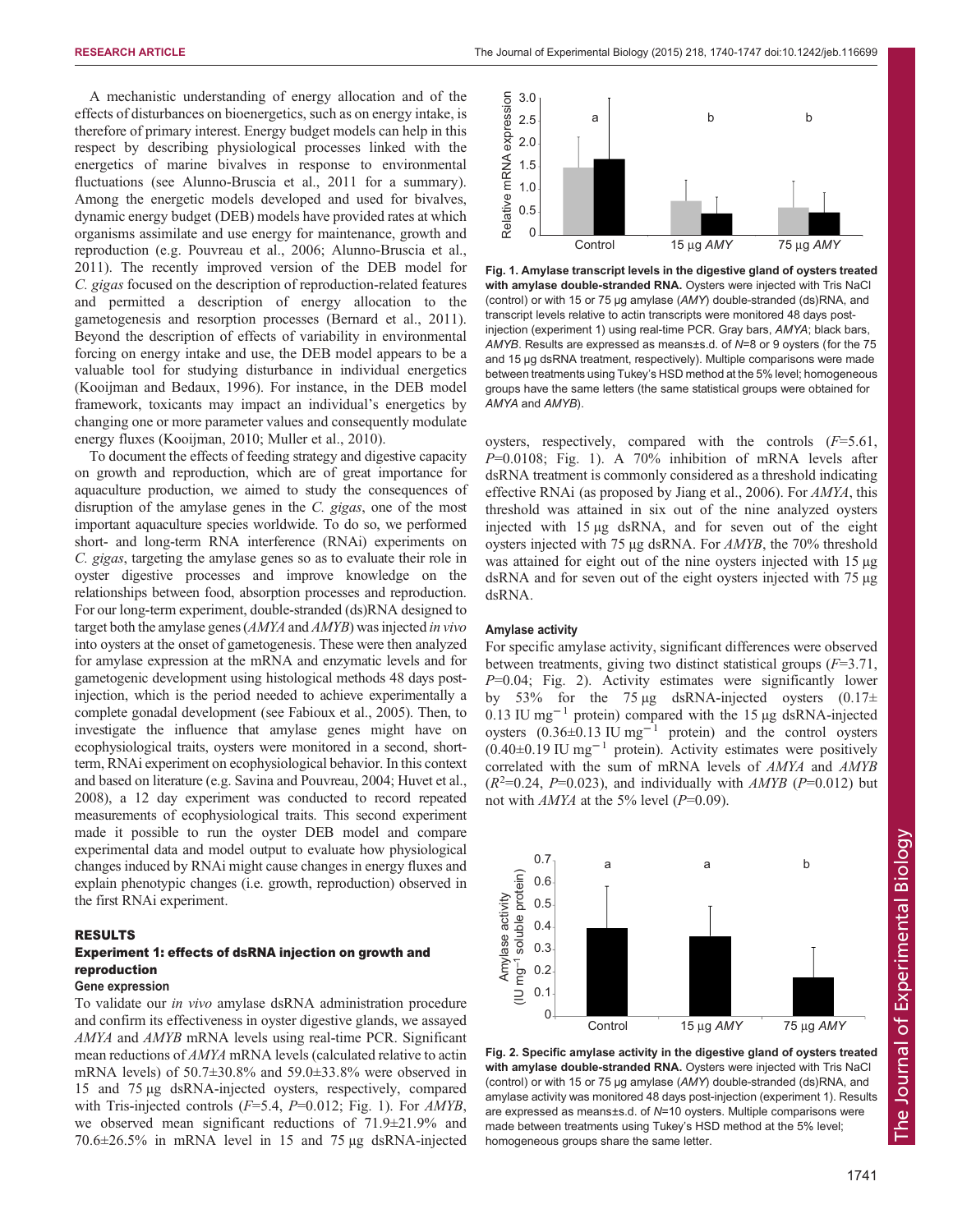Table 1. Distribution of gametogenic stages and sex at 48 days postinjection in control oysters and oysters injected with amylase dsRNA (experiment 1)

|               |    | Sex $(\%)$ |      | Gametogenic stage (%) |       |       |
|---------------|----|------------|------|-----------------------|-------|-------|
| Treatment     | Ν  | Female     | Male |                       |       |       |
| Control       | 10 | 50         | 50   |                       | 20    | 80    |
| 15 µg amylase | 10 | 44.5       | 55.5 | 11 11                 | 66.66 | 22.22 |
| 75 µg amylase | 10 | 75         | 25   | 50                    | 37.5  | 125   |

Gametogenic stages are according to the reproductive scale of [Steele and](#page-7-0) [Mulcahy \(1999\)](#page-7-0): 1, developing early active; 2, developing late active; 3, ripe. N, number of individuals analyzed.

# Reproductive characteristics

Mean gonad area measured 48 days post-injection fell into three statistical groups  $(F=10.7, P<0.001)$ . The oysters injected with 75 µg amylase dsRNA showed a significantly lower mean gonad area (17.3 $\pm$ 15.6%) than oysters injected with 15 µg amylase dsRNA  $(28.0\pm14.0\%)$  and controls, which showed the highest mean gonad area (53.3 $\pm$ 18.8%). At the individual level, close to 90% (seven out of eight) of the 75 µg dsRNA-injected oysters showed a strongly reduced gonad area compared with the control oysters. Indeed, values ranged from 3.3% to 22.7% of the total area of the visceral mass on histological sections, which is below the smallest value of gonad area observed in the controls (29.5%). Furthermore, for oysters injected with amylase dsRNA, a significant correlation was observed between gonad area and  $AMYA$  mRNA level ( $R^2$ =0.22,  $P=0.02$ ) and a correlation that was close to significant was found with *AMYB* mRNA level  $(R^2=0.12, P=0.06)$ .

The distribution of reproductive stages appeared significantly different between the three groups (Chi-square test=15.1,  $P=0.004$ ). Most of these control oysters (80%) were in stage 3, corresponding to ripeness, whereas the two-thirds of the 15 µg amylase dsRNAinjected individuals were in stage 2 (germ cell post-mitotic stage) and half of the 75 µg amylase dsRNA-injected individuals were in stage 1 (germ cell proliferation stage) (Table 1).

We also examined sex ratio (males/males+females) through histological analysis. Even though some variation in sex distribution was noticeable between groups (Table 1), no significant differences were observed between control and injected groups at the 5% level.

Finally, visual examination under a microscope showed that the cytological aspect of the germ cells themselves appeared normal and was not modified by dsRNA injection (Fig. 3). Similarly, the cellular structure of the digestive gland did not appear to be modified in dsRNA-injected oysters compared with control oysters.

#### Growth

At the end of the experiment, total mass was significantly lower  $(71.2\pm18.0 \text{ g})$  for the 75 µg dsRNA-injected oysters compared with the 15  $\mu$ g group (80.6 $\pm$ 8.3 g) and the controls (82.9 $\pm$ 15.8 g)  $(F=5.55, P=0.01)$ .

# Experiment 2: effects of dsRNA injection on ecophysiological traits Growth and condition index

No significant differences in growth were observed between 75 µg dsRNA-injected and control oysters at day 12, although a tendency was observed for dsRNA-injected oysters to have a lower wet flesh mass (−23%) and digestive gland mass (−10%; [Table 2\)](#page-3-0). This results in a significantly higher condition index (+12%) in control oysters (16.1 $\pm$ 1.7) compared with dsRNA-injected oysters (14.3 $\pm$ 1.6; F=8, P=0.009; [Table 2](#page-3-0)).

### Ecophysiological parameters

Significant differences in absorption efficiency were observed between the treatments  $(F=4.5, P=0.04;$  [Table 2\)](#page-3-0): the values of dsRNA-injected oysters showed a reduction of 4.9% compared with the control over the experiment as a whole. A date effect was also revealed ( $F=29.4$ ,  $P<0.001$ ) showing two statistical groups:  $t_4$ (day 4) and  $t_7$  showed higher values than  $t_9$  and  $t_{11}$ . For algal consumption, no significant differences were observed between the controls and the dsRNA-injected group, algal consumption of the dsRNA-injected group being only 2.2% higher than that of the controls over the 10 days of continuous data [\(Table 2\)](#page-3-0).

## DEB model simulations

Control oysters were simulated with standard DEB model parameters and with the absorption efficiency (AE) measured for control oysters in experiment 2 (AE=81.9%, [Table 2; Fig. 4,](#page-3-0) control). Injected oysters were simulated with standard DEB model parameters and the absorption efficiency measured for the 75 µg dsRNA-injected treatment in experiment 2 (AE=77%, [Table 2](#page-3-0); [Fig. 4,](#page-3-0) sim-1). Simulated relative differences in final dry flesh mass and oocyte production between control and injected treatments were −7.5% and −10.8%, respectively, corresponding to the direct effects of a 4.9% reduction in absorption efficiency. They were therefore below the −21% and −68% measured for flesh mass and gonad area, respectively, in experiment 1.

In order to make the model parameters fit with observed relative mass and reproductive effort, numerous simulations were performed with a set of parameter values (i.e. fraction of energy used for



Fig. 3. Under-proliferation of germ cells. One knock-down phenotype observed for in vivo amylase dsRNA-injected oysters at 48 days post-injection. Images are of female tissues; similar observations were made on male slides. (A) Control female, injected with saline solution. Gonadic tubules are confluent and filled with ripe oocytes. (B,C) Females injected with 15 and 75 µg amylase dsRNA, respectively. A reduction of the gonadic tubule area is observed as a result of a decrease in germ cell number; this is moderate in B (15 µg) and strong in C (75 µg). GT, gonadic tubule; CT, connective tissue; DG, digestive gland; GC, germ cells. Scale bars represent 100 µm.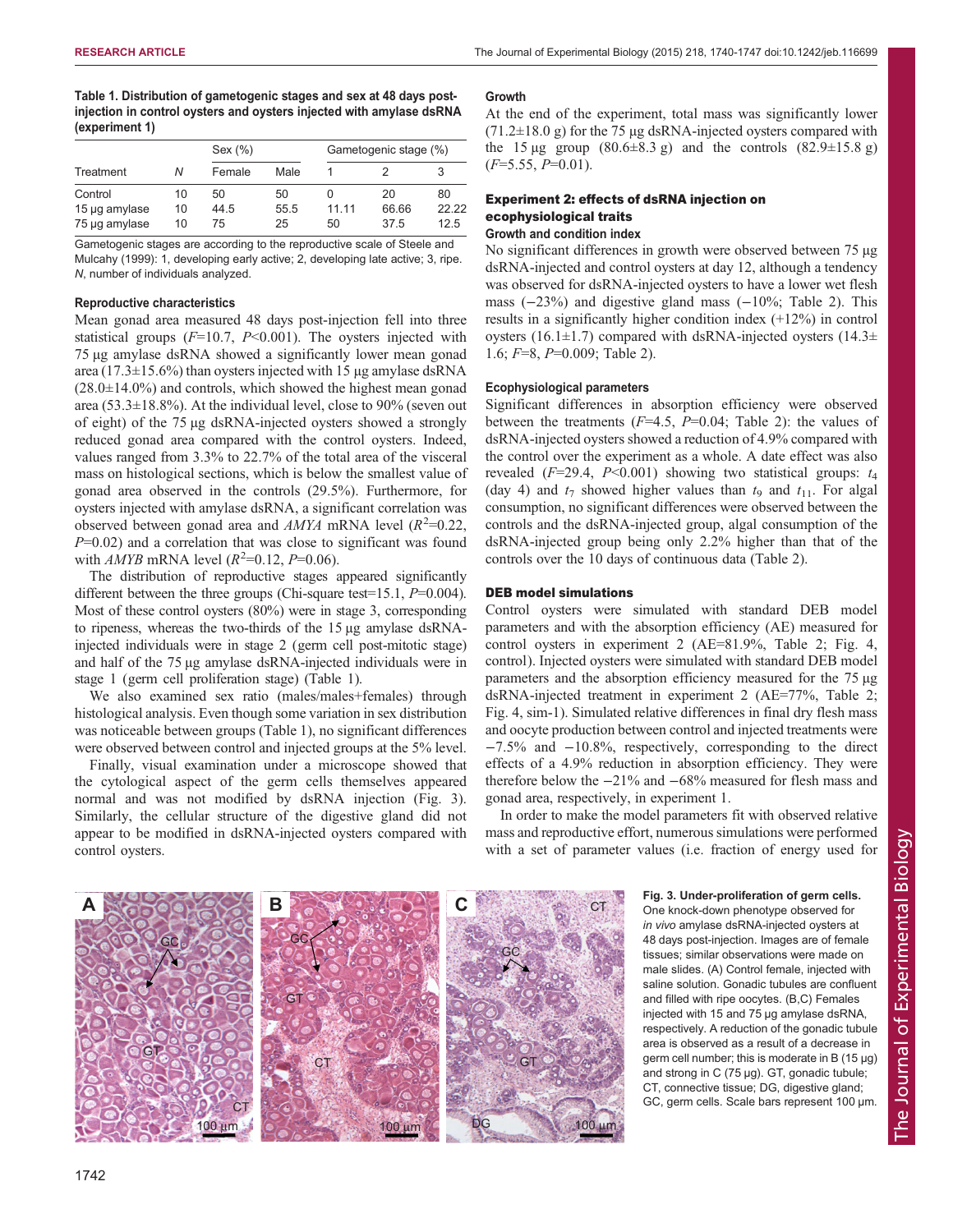## <span id="page-3-0"></span>Table 2. Mass and ecophysiological parameters of groups of control oysters and oysters injected with 75 µg amylase dsRNA (experiment 2)

|                    | Mass $(g)$                         |                                    |                                    |                                        | Ecophysiological parameters*                                             |                                      |
|--------------------|------------------------------------|------------------------------------|------------------------------------|----------------------------------------|--------------------------------------------------------------------------|--------------------------------------|
| Treatment          | Total                              | Wet flesh                          | <b>Digestive</b><br>aland          | Condition<br>index                     | Algal consumption<br>$(\mu m^3$ oyster <sup>-1</sup> dav <sup>-1</sup> ) | Absorption<br>efficiency (%)         |
| Control<br>Amylase | $53.2 \pm 17.1$<br>$46.1 \pm 17.4$ | $8.50 \pm 2.69$<br>$6.66 \pm 2.82$ | $0.59 \pm 0.24$<br>$0.53 \pm 0.26$ | $16.1 \pm 1.7^a$<br>$14.3 \pm 1.6^{b}$ | $7.42(\pm 1.34) \times 10^{7}$<br>$7.58(\pm1.34)\times10^{7}$            | $81.9 \pm 1.1^a$<br>$77.0 \pm 1.3^b$ |

\*Algal consumption is expressed over the whole experiment in terms of cell volume per oyster per day; absorption efficiency is an estimated percentage. Values are means±s.d. with 15 animals analyzed per condition for mass and 10 days of continuous data for ecophysiological parameters. Multiple comparisons were made between treatments using Tukey's HSD method at the 5% level; homogeneous groups share the same letter.

growth plus somatic maintenance κ from 0 to 1 and volume-specific cost of maintenance  $[p_M]$  from 0 to 200 J cm<sup>-3</sup> day<sup>-1</sup>). The best combination of these two parameters was selected, corresponding to the values that led to the final dry flesh mass and oocyte number observed after 48 days (Fig. 4, 'sim-2'). The best fit between observations and simulations was reached with a single set of the two parameters  $\kappa$ =0.765 and  $[p_M]$ =96.8 J cm<sup>-3</sup> day<sup>-1</sup>, which corresponds to an increase of 70% and 120% beyond standard values, respectively (i.e.  $\kappa$ =0.45 and  $[p_M]$ =44 J cm<sup>-3</sup> day<sup>-1</sup>).

# **DISCUSSION**

# The role of amylase in absorption efficiency and ingestion

Amylase enzyme logically plays an essential role in the digestion of C. gigas. However, in the present study it did not appear to be as crucial for absorption efficiency as previously hypothesized [\(Moal](#page-7-0) [et al., 2000](#page-7-0); [Sellos et al., 2003](#page-7-0)). Indeed, the 4.9% reduction of absorption efficiency observed in our dsRNA-injected oysters compared with the control group fed on the same monospecific diet of Chaetoceros gracilis can be considered low. Absorption efficiency was previously reported to vary to a greater extent between amylase genotypes (maximal variation=10%; [Huvet et al.,](#page-7-0) [2008](#page-7-0)) or depending on food availability. Indeed, absorption efficiency was observed up to a maximum of 75% and down to a minimum of around 20%, the latter occurring when feeding conditions were very bad or the ingested ration was dominated by mineral content [\(Barillé et al., 1997;](#page-6-0) [Powell et al., 1992\)](#page-7-0). However, neither of these situations was expected under our experimental conditions. The difference between the experiments was the

addition of T. iso to C. gracilis in experiment 1 (see Materials and methods), which did not change the quantity of diet. Effects arising from our experimental design are likely negligible considering that differences between such microalgal diets have only been reported to have weak effects on absorption efficiency (e.g. in mussel; [Ren](#page-7-0) [et al., 2006\)](#page-7-0) and on the development of gametogenesis (e.g. in flat oyster; [Gonzalez-Araya et al., 2013](#page-6-0)). These assumptions about digestive mechanisms, energy budget and reproductive control do not allow us to infer what occurs in nature, which is likely to be substantially different considering the complexity of coastal food webs. In any case, we can hypothesize that disruption of 50% of amylase functioning (estimated at 53% on amylase activity) was not enough to strongly affect absorption efficiency. However, this hypothesis should be considered in the light of the fact that two successive injections of dsRNA were performed in experiment 1, while there was only one in experiment 2, which would also lead us to expect cumulative effects in experiment 1. Ingestion did not appear affected in response to amylase disruption, whereas it has previously been shown to be affected by amylase variations linked to amylase polymorphism ([Huvet et al., 2008](#page-7-0)). This was supposedly due to a compensatory effect, a decrease of energy input being offset by an increase of food intake, taking into account variations in absorption efficiency.

Nevertheless, we would expect a loss of 4.9% absorption efficiency to affect energy intake and consequently oyster physiology. The total mass (experiment 1) and the condition index (experiment 2) of 75 µg dsRNA-injected oysters were reduced compared with the control. The condition index is related to the



Time (day) Fig. 4. Oyster dynamic energy budget model simulations. Conditions were as for experiment 1 (i.e. food, temperature) for a mean individual. (A) Dry flesh mass; (B) oocyte number. The control has standard dynamic energy budget (DEB) model parameter values (κ=0.45 and [ $\dot{\rho}_{\rm M}$ ]=44 J cm $^{-3}$  day $^{-1}$ ) and absorption efficiency (AE) measured for the control treatment in experiment 2 (AE=81.9%). Sim-1 simulates oysters with standard  $\kappa$  and [ $\dot{p}_{\text{M}}$ ] values and absorption efficiency measured for the 75 µg dsRNA-injected treatment in experiment 2 (AE=77%), which leads to direct effects of a 4.9% reduction of absorption efficiency. Sim-2 simulates oysters with adjusted κ and [*p*<sub>M</sub>] values (κ=0.765 and [*p*<sub>M</sub>]=96.8 J cm<sup>-3</sup> day<sup>-1</sup> and absorption efficiency measured for the 75 µg dsRNA-injected treatment (AE=77%). On the plots, 'Acc.' corresponds to the acclimation period (no food and increased temperature) before injection. The final percentage differences between control and injected are shown on each plot.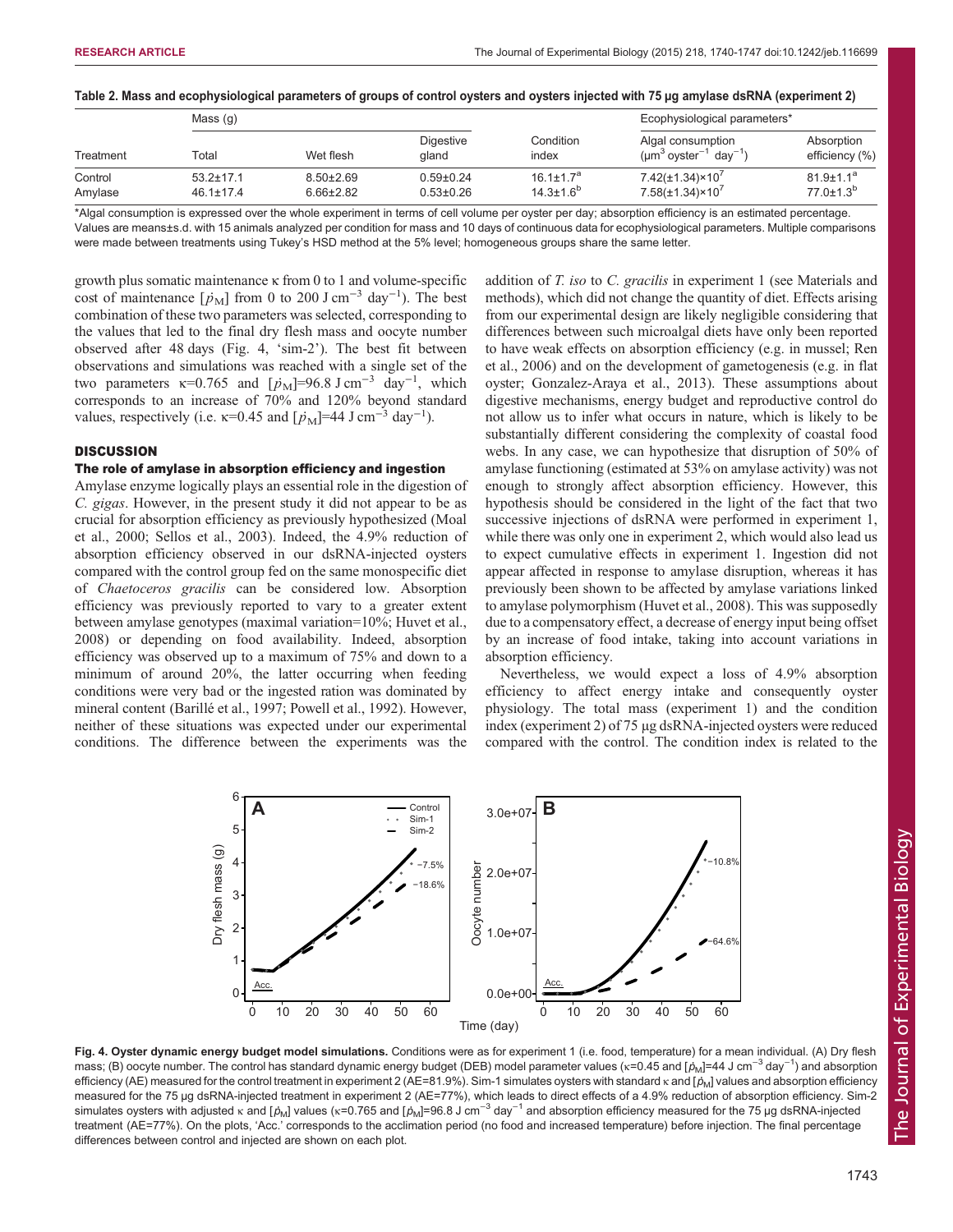glycogen content, protein fraction and, to a lesser extent, amounts of lipids, with changes in these contents being associated with the accumulation of storage or nutrients to be used during winter, or to gonad differentiation and production of gametes during spring– summer. In experiment 1, disruption of reproductive parameters was observed after two dsRNA injections: a slower gametogenesis and a lower reproductive effort that may originate from a disturbance in energy balance linked to the assimilation machinery. This hypothesis is favored over a direct perturbation of the reproductive cascade because no abnormal cytological appearance of germ cells was observed here, in contrast to situations when specific reproductive genes are silenced [\(Fabioux et al., 2009;](#page-6-0) [Huvet](#page-7-0) [et al., 2012\)](#page-7-0).

# How can knockdown of reproductive effort be explained?

We suggest that the disruption of amylase genes can lead to a delayed gametogenesis with an associated reduction in reproductive effort, the latter being closely correlated to the temporal dynamics of gametogenesis when considering several modal classes of oocyte diameter through gametogenesis ([Lango-Reynoso et al., 2000\)](#page-7-0). On examining the median part of the visceral mass, [Royer et al. \(2008\)](#page-7-0) found the percentage surface occupied by the gonad to be directly linked to the number and/or size of gametes produced and therefore representative of reproductive effort, which is linked to the proportion of energy allocated to reproduction ([Todd and](#page-7-0) [Havenhand, 1983; Normand et al., 2009](#page-7-0)). In the DEB theory, oyster reproductive effort was found to depend mostly on the halfsaturation coefficient for ingestion ([Bernard et al., 2011](#page-6-0)). This environment-specific coefficient reflects quantitative and qualitative variability in the oysters' food ([Alunno-Bruscia et al.,](#page-6-0) [2011](#page-6-0)). It integrates all sources of variation in the trophic environment (food sources, nutritive quality of food, fluctuations in the selection of particles before ingestion, absorption efficiency as a function of the food ingested) and the animals themselves (age and/or size of oysters, which affects the half-saturation coefficient, probably because of variability in filtration, selection and/or ingestion capacities) [\(Alunno-Bruscia et al., 2011](#page-6-0)). In experiment 2, control and dsRNA-injected oysters were fed the same monospecific diet composed of C. gracilis. A difference in diet cannot therefore account for these variations, which could notably be caused by differences in the energy balance or digestion machinery of the oysters. The values of absorption efficiency obtained for the dsRNA-injected oysters and the control oysters (77% and 81.9%, respectively) were used to model C. gigas DEB. The resulting simulations showed that the loss in energy intake implied by this difference in absorption efficiency in experiment 1 did not explain the loss in mass (gap of 11.1% between sim-1 and sim-2) and reproductive effort (gap of 53.8% between sim-1 and sim-2) observed in dsRNA-injected oysters, even considering a null reserve compartment. Only a decrease of 70% in the fraction of energy allocated to reproduction and an increase of 120% in the cost of maintenance was able to reproduce the losses observed after two injections in experiment 1. This result suggests that dsRNA injection causes a high level of metabolic disturbance in oysters, beyond the digestive activity managed by the  $\alpha$ -amylase genes targeted in the present work. The fraction of energy allocated to reproduction is known to be affected by endocrine disruptors [\(Kooijman, 2010\)](#page-7-0). It may be caused by inappropriate activation of the immune response, as the immune and the endocrine systems are intricately connected ([Elenkov and Chrousos, 2002](#page-6-0)). Indeed, it was recently suggested that marine bivalves can recognize dsRNA to initiate an innate immune response that has striking similarities to

the vertebrate type-1 interferon response [\(Choi et al., 2013; Green](#page-6-0) [and Montagnani, 2013; Green et al., 2014\)](#page-6-0). However, long dsRNA has been shown to sequence-specifically inhibit target gene expression in invertebrates (e.g. [Fire et al., 1998](#page-6-0); [Hammond et al.,](#page-6-0) [2000\)](#page-6-0) without any evidence of non-specific suppression of gene expression (see, for example, [Fabioux et al., 2009](#page-6-0) for molecular reproductive cascade in oyster). Consequently, the present evidence that long dsRNA can trigger a type I interferon response in oysters, as already shown in vertebrates, is an interesting subject for future studies.

On the bases of our results, we can hypothesize that long dsRNA may thereby threaten the physiological integrity of oysters and consequently increase the maintenance costs. Our simulations suggest there is more than a doubling of maintenance costs to account for the phenotypic disturbances observed. Such an effect of a toxicant, related to DEB model parameters, has been described in various species ([Kooijman and Bedaux, 1996; Muller et al., 2010\)](#page-7-0). Previous studies have suggested a threshold effect of toxicant depending on the body burden, with a threshold limit termed 'noeffect body burden' [\(Muller et al., 2010](#page-7-0)), which could highlight the data on knock-down phenotypes obtained in the 15 and 75 µg dsRNA-injected treatments in experiment 1. Indeed, whereas reduction of mRNA levels of AMYA and AMYB appeared similar in 15 and 75 µg injected oysters, knock-down phenotypes (digestive, reproductive) were mostly observed with the highest injected dose of amylase dsRNA. Further investigations are now required to validate hypotheses resulting from the present modeling approach. The first step in validating the maintenance rate modification up to a 120% increase would be to measure respiration rate.

Food availability, energy balance and reproduction are strongly related in vertebrates through complex regulatory factors [\(Schneider,](#page-7-0) [2004\)](#page-7-0). Among these, neuropeptide Y or gonadotropin-releasing hormones act as a switch for nutritional status and reproduction, as demonstrated in vertebrates (e.g. [Kalra and Kalra, 2004; Temple et al.,](#page-7-0) [2003\)](#page-7-0) and suggested in invertebrates [\(de Jong-Brink et al., 2001](#page-6-0); [Bigot](#page-6-0) [et al., 2012, 2014\)](#page-6-0). Therefore, these neuropeptides represent a possible line of investigation into differences in reproductive strategy depending on modification in energy input from environmental and/or endogenous variations, whether natural or induced in the laboratory. Finally, promising new powerful reverse genetics methods, such as CRISPR for RNA-guided transcriptional silencing ([Qi et al., 2013\)](#page-7-0), offer innovative new avenues for research on marine invertebrate biology. As shown here, reverse genetics methods are very useful for creating contrasting biological material, providing an alternative to genetically based material for studies on the physiology of marine bivalves (e.g. [Huvet et al., 2008](#page-7-0)). Further developments in their application will probably also integrate the use of modeling tools.

# MATERIALS AND METHODS

# Biological material and experiments Experiment 1: effects of dsRNA injection on growth and reproduction

Two-year-old oysters were obtained from cultured stocks in Plougastel-Daoulas (Bay of Brest, France). In February 2010, these oysters were transferred to Ifremer's experimental facilities in Argenton (Finistère, France) at stage 0, corresponding to the undifferentiated stage according to the reproductive scale of [Steele and Mulcahy \(1999\).](#page-7-0) They were then conditioned for 2 months in a suitable environment for germ cell maturation. Briefly, the oysters were placed in experimental raceways supplied with 1 µm-filtered running seawater at  $19\pm1.0^{\circ}$ C and fed with a mixed diet of two microalgae: 50% Chaetoceros gracilis (UTEX LB2658) and 50% Tisochrysis lutea (formerly Isochrysis sp., Tahitian clone: T. iso; CCAP 927/14) at a daily ration equal to 8% dry mass algae/dry mass oyster (see [Fabioux et al., 2005](#page-6-0) for details on oyster conditioning).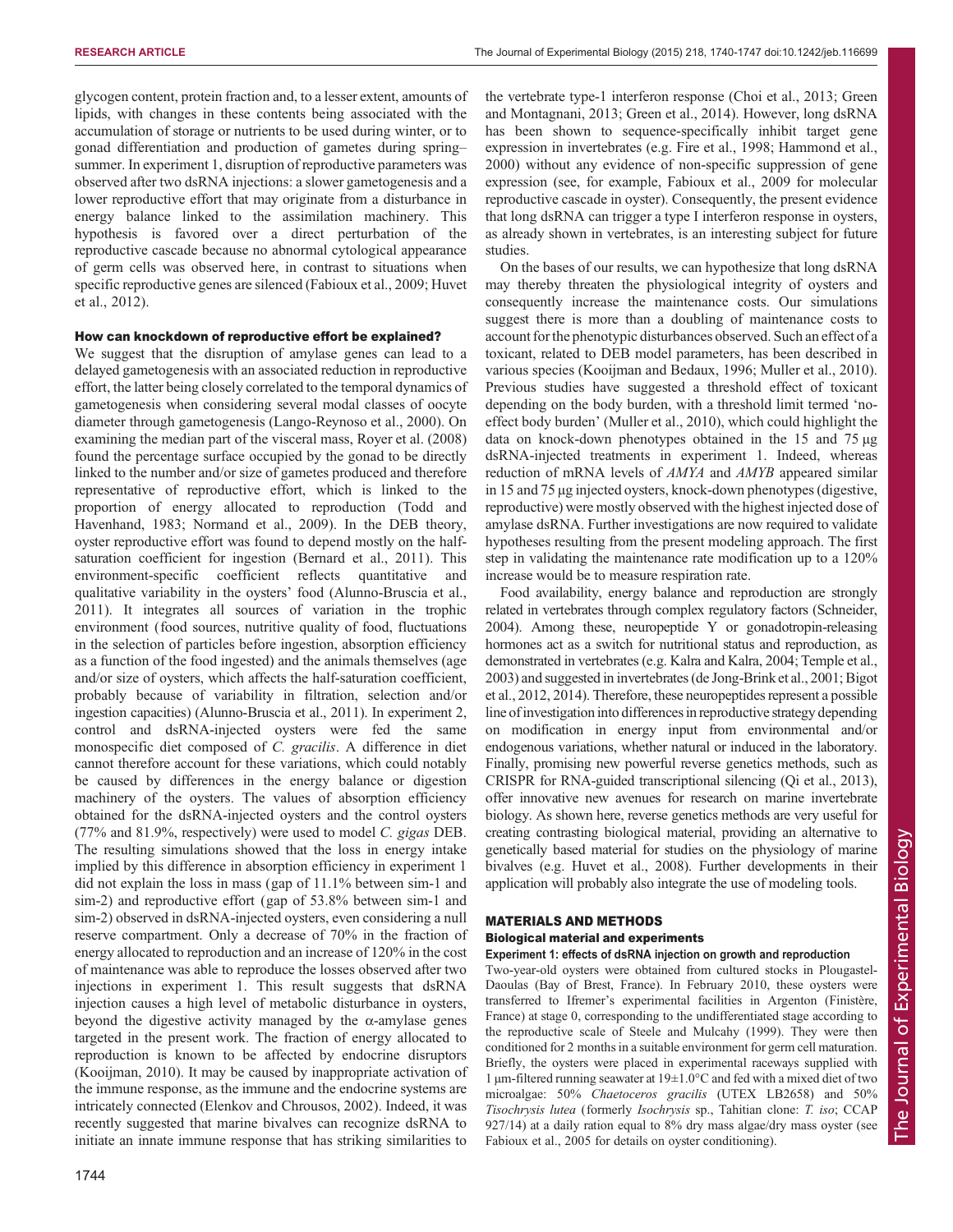# Experiment 2: effects of dsRNA injection on ecophysiological traits

For each treatment, N=60, 2 year old oysters were conditioned for 12 days (October 2012) in triplicate tanks under the same conditions as described above, with the exception of the diet, which was mono-specific C. gracilis. Two days after their placement in the tank, seawater sampling was started twice a day (morning and afternoon) at the inlet and outlet of each experimental tank and in a control raceway without oysters. Phytoplankton counts were made using an electronic particle counter (Multisizer 3, Beckman Coulter International S.A., Nyon, Switzerland) to provide 10 days of continuous data (from  $t_2$  to  $t_{12}$ ). Algal consumption (C) was expressed in cell volume per oyster per day ( $\mu$ m<sup>3</sup> oyster<sup>-1</sup> day<sup>-1</sup>) as  $C = [(C_e - C_s - C_b) \times D]$ n, where  $C_e$  is the cell volume at the inlet,  $C_s$  is the cell volume at the outlet,  $C<sub>b</sub>$  is the cell volume remaining in the raceway without oysters, obtained by subtracting outlet from inlet, D is water flow (ml min<sup>-1</sup>) and n is the number of oysters per raceway. Biodeposits were collected four times from each tank, at 4, 7, 9 and 11 days after starting the experiment, to calculate the absorption efficiency (%) of organic matter from food ingested, as described in [Savina and Pouvreau \(2004\)](#page-7-0) according to Conover'[s method \(1966\).](#page-6-0)

#### dsRNA synthesis

A fragment from positions 478–1130 of amylase cDNA (GenBank accession numbers AF320688 and AF321515) targeting both AMYA and AMYB mRNA was amplified by RT-PCR ( primers in [Huvet et al., 2003](#page-6-0)) using total RNA extracted from the digestive gland as template. Along this 653 bp cDNA fragment, amplified to produce a single dsRNA, some variations exist between AMY alleles due to existing polymorphism ([Huvet](#page-7-0) [et al., 2008](#page-7-0)). The lowest identity was 88%, found between the amylase dsRNA and the AMYB2 allele, which is insufficient to make the dsRNA non-specific. At least five intervals of more than 21 identical nucleotides exist in a row along the sequence, which is sufficient to produce an effective silencing of the target mRNA. Furthermore, short interfering RNA (siRNA) experiments have reported that siRNAs can silence target genes with partially complementary nucleotides [\(Doench et al., 2003](#page-6-0)) or non-target genes containing as few as 15 consecutive complementary nucleotides ([Semizarov et al., 2003\)](#page-7-0). Then, the PCR fragment was sub-cloned into the pCR4-TOPO vector (Invitrogen, Paisley, UK) and sequenced. Recombinant plasmid was purified using the Plasmid midi kit (Qiagen, Venlo, Limburg, Netherlands), linearized with either NotI or SpeI (Promega, Madison, WI, USA) enzymes (4 h at 37°C using 5 U µg−<sup>1</sup> plasmid), phenol–chloroform extracted and finally ethanol precipitated and suspended in RNAse-free water ([Fabioux et al., 2009\)](#page-6-0). Both strands of the purified plasmid were transcribed in vitro using T7 and T3 MEGAscript® Kits (Ambion, Austin, TX, USA) to produce amylase sense and antisense single-stranded RNA (ssRNA). The ssRNA was phenol–chloroform extracted, ethanol precipitated and suspended in RNAse-free saline solution (10 mmol l<sup>−1</sup> Tris/10 mmol l<sup>-1</sup> NaCl) to obtain a final concentration of 0.5 µg  $\mu$ l<sup>-1</sup>. Equimolar amounts of sense and antisense ssRNA were heated to 100°C for 1 min and left to cool at room temperature for 10 h for annealing: 1 µg of dsRNA was analyzed by 1% agarose gel electrophoresis to ensure that it consisted of a single band of 653 bp.

## dsRNA administration and sampling

Oysters were anesthetized in  $MgCl<sub>2</sub>$  solution (3/5 freshwater, 2/5 seawater and 50 g  $l^{-1}$  MgCl<sub>2</sub>) for 5 h. In experiment 1, anesthetized oysters were injected at  $t_0$  and  $t_{19}$  (19 days) in the visceral mass (digestive gland surrounded by mantle–gonad tissue) with 15 or 75 µg amylase dsRNA diluted in 100  $\mu$ l saline solution (N=10 each treatment) or with the same volume of saline solution for the control  $(N=10)$ . The highest dose, 75 µg, of dsRNA injected per oyster corresponds to a mean concentration of 10 µg dsRNA  $g^{-1}$  of oyster body mass, which is in the range of the optimal quantity of dsRNA recommended for in vivo RNAi experiments in adult oysters [\(Fabioux et al., 2009\)](#page-6-0). The choice of two successive injections was made with the aim of increasing RNAi efficiency in the case of our longterm experiment [\(Araujo et al., 2006](#page-6-0)). After injection, oysters were maintained in raceways under optimal gonad maturation conditions. At  $t_{48}$ , all oysters  $(n=30, i.e. 10$  per treatment) were sampled and weighed (total mass). The digestive glands were immediately dissected from these oysters: a transversal section of the visceral mass was made for histological

examination and the rest of the digestive gland was immediately frozen in liquid nitrogen, crushed to a fine powder at −196°C with a Dangoumau mill (Prolabo, Nogent-sur-Marne, France) and stored in liquid nitrogen until the RNA extraction and enzymatic assay were performed. In experiment 2, the procedure was similar to that used in experiment 1, except that the anesthetized oysters were only injected in the visceral mass at  $t_0$  with 75  $\mu$ g amylase dsRNA  $(N=60)$  or with the same volume of saline solution for the control  $(N=60)$ . After 12 days of conditioning (for 10 days of which the stabilized ecophysiological parameters were monitored), five oysters were randomly sampled per raceway (i.e. 15 oysters per treatment). Collected oysters were measured (length), weighed (total and wet flesh mass) and their digestive glands dissected and immediately weighed. The condition index MI, as specified by the French norm AFNOR ([Bodoy et al., 1986](#page-6-0)), was estimated using the following equation: (wet flesh mass×100)/total mass.

#### Histology

Gonadic development was examined on histological slides of a transversal section of the whole gonadic area for dsRNA-injected and control oysters at  $t_0$  and  $t_{48}$  according to [Fabioux et al. \(2005\)](#page-6-0). For each sample, a 3 mm crosssection of the visceral mass was excised in front of the pericardic region and immediately fixed in modified Davidson's solution at 4°C for 48 h. In order to avoid any bias related to the cut of the median section through the visceral mass, these cuts were always made at the same position by the same person and the same manner ([Royer et al., 2008](#page-7-0)). Sections were dehydrated in ascending ethanol solutions, cleared with the xylene substitute Microclearing (Diapath, Italy), and embedded in paraffin wax. Sections of 5 µm were cut, mounted on glass slides and stained with Harry's hematoxylin–eosin. The slides were then examined under a light microscope to determine sex and the gametogenic stage according to the reproductive scale of [Steele and Mulcahy \(1999\).](#page-7-0) Percentage areas of gonadic tubules, conjunctive tissue and digestive gland were then determined on each histological section. Slides were scanned with a digital scanner (HP scanjet 7400c) and images recorded in TIFF format. Tissue areas were then measured using image analysis software (Imaq Vision Builder, National Instruments Corp., Austin, TX, USA). Gonad area percentage was estimated as pixel number on the gonad/pixel number on total sections, as described in [Fabioux et al. \(2005\).](#page-6-0) Finally, special attention was paid to the cellular structure of the gonad and the digestive tissues to check for any abnormalities.

## Real-time RT-PCR analysis

Total RNA was isolated using Extract-all reagent (Eurobio, Courtaboeuf, France) at a concentration of 1 ml/50 mg powder, and treated with DNAse I (Sigma, 1 U µg−<sup>1</sup> total RNA). RNA concentrations were measured at 260 nm (1 OD=40  $\mu$ g ml<sup>-1</sup> RNA) using an ND-1000 spectrophotometer (Thermo Fisher Scientific Inc., Waltham, MA, USA). RNA integrity was assessed using the Agilent 2100 Bioanalyzer (Agilent Technologies, Waldbronn, Germany). A 1 µg sample of total RNA was reversetranscribed following the protocol in [Huvet et al. \(2003\)](#page-6-0) and amplified in triplicate by real-time PCR according to [Huvet et al. \(2004\),](#page-7-0) using specific amylase primers [\(Huvet et al., 2008\)](#page-7-0). Amplifications of actin and elongation factor 1 cDNA were performed in order to confirm the steady-state level of reference gene expression, providing an internal control for gene expression. Actin and elongation factor 1 primers were those used by [Huvet et al. \(2012\)](#page-7-0) and [Fabioux et al. \(2004\),](#page-6-0) respectively. The calculation of relative AMYA and AMYB mRNA levels was normalized to actin, as no significant differences in  $C_q$  values were observed for actin between treatments  $(F=1.65, P=0.201; CV=2.9%)$  whereas some were noted for elongation factor 1 ( $F=3.47$ ,  $P=0.049$ ). For a studied gene, 'i', results were expressed in arbitrary units as  $2^{-\Delta\Delta Cq}$  ([Livak and Schmittgen, 2001](#page-7-0)) with  $\Delta C_q = C_q(i) - C_q$ (actin) and  $\Delta \Delta C_q = \Delta C_{q,\text{cDNA sample}} - \Delta C_{q,\text{cDNA reference}}$ .

## Enzymatic analysis

Amylase activity was evaluated using an autoanalyzer (Technicon Instrument Corporation, Tarrytown, NY, USA) according to [Samain et al.](#page-7-0) [\(1977\)](#page-7-0). Briefly, all the samples were ground in distilled water with 0.02 mol  $1^{-1}$  CaCl<sub>2</sub> before analysis. Amylase activity was then assayed at a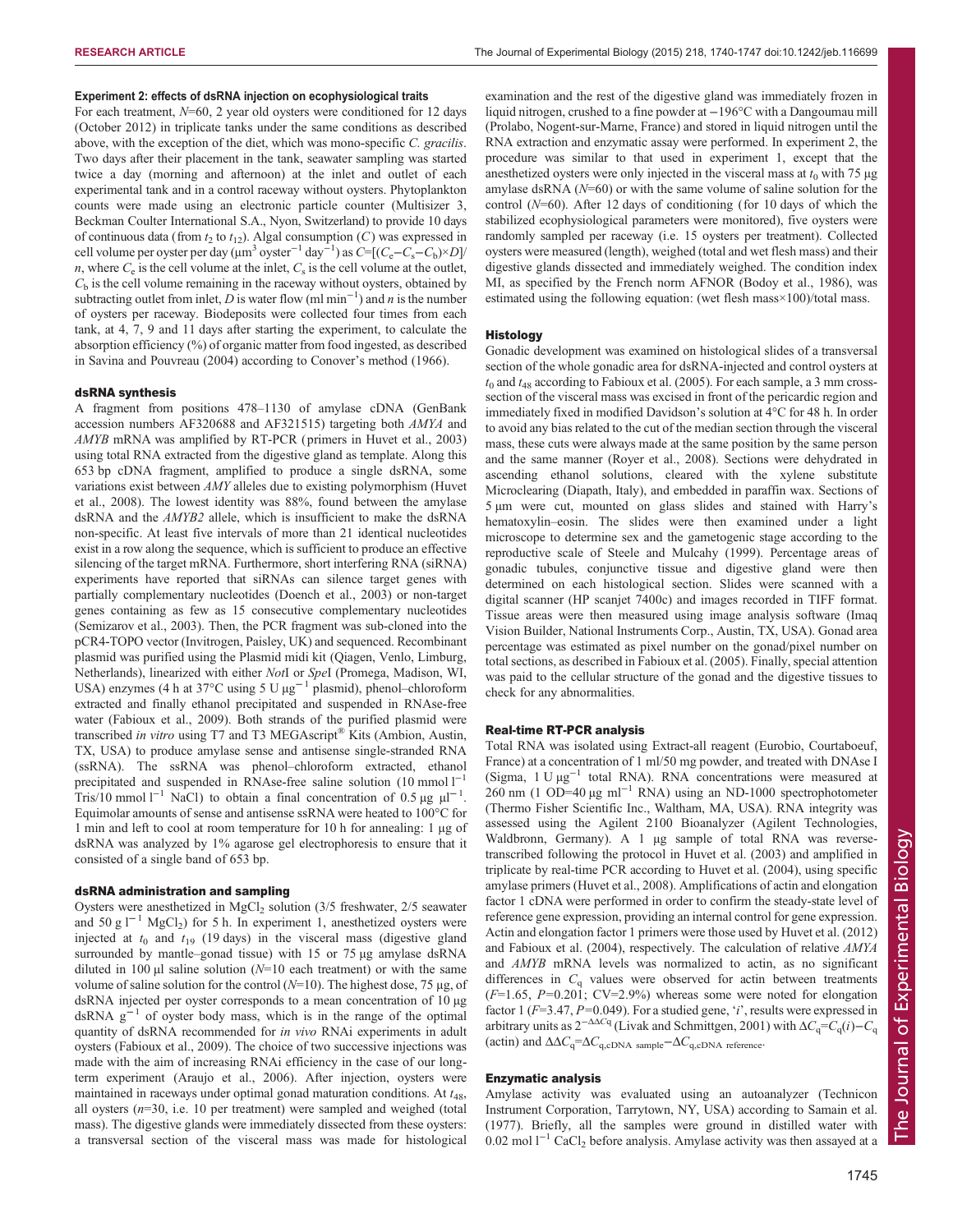<span id="page-6-0"></span>substrate concentration of  $1 \text{ mg ml}^{-1}$  by determining starch hydrolysis according to the iodine reaction adapted to bivalve amylases: 1 U of α-amylase was defined as the amount of enzyme that degrades 1 mg min<sup>-1</sup> starch at 45°C. Soluble proteins were determined according to the method of [Lowry et al. \(1951\).](#page-7-0)

## DEB model simulations

DEB model simulations were performed in order to evaluate how physiological changes induced by RNAi may influence energy fluxes and could explain observed phenotypic changes. The DEB model describes four state variable dynamics: the energy stored in reserves,  $E$ , the energy allocated for structural growth,  $E_V$ , the energy allocated to development and reproduction,  $E_R$ , and the energy used in the construction of gametes,  $E_{GO}$ (see Bernard et al., 2011 for full description). In the DEB model, a constant fraction, κ, of the energy mobilized from the reserves is allocated to growth and structural maintenance, the remainder (i.e.  $1-x$ ) being allocated to reproduction and maturity maintenance  $([p_M])$  ([Kooijman, 2010](#page-7-0)). In the DEB theory, κ is considered constant and species specific. Nonetheless, depending on the different types of forcing (e.g. sexual dimorphism, photoperiod or endocrine perturbation), the value of κ may change and consequently may change the fraction of allocation to reproduction. Food uptake follows a type-II Holling functional response depending on food density [\(Pouvreau et al., 2006](#page-7-0)). A constant proportion of ingested energy is assimilated according to the absorption efficiency (also known as assimilation efficiency AE, %). The model formulation and parameter values used here are based on the study of Bernard et al. (2011).

The simulations were made for the control and 75 µg amylase dsRNAinjected oysters, under experiment 1 conditions of food and temperature, using the absorption efficiency measured in experiment 2. Oysters were fed ad libitum so food uptake was maximal (i.e. functional response=1). Initial state was established according to the initial biometrics measurements and maturity observations. The initial reserve buffer was assumed to be empty, as the oysters were sampled at the end of winter after a period of low food level. Oocyte production was estimated according to an energy content of  $9.3 \times 10^{-4}$  J oocyte<sup>-1</sup>.

#### Statistical analyses

Statistical analyses were performed with STATGRAPHICS software, using one-way ANOVA (mRNA level, amylase activity, gonad area and growth performance) or repeated measures ANOVA (algal consumption and absorption efficiency) after normality of the datasets was tested using Levene's test. When differences were detected, multiple comparison tests were conducted with Tukey's HSD method. When necessary, data were transformed to achieve homogeneity of variances: gonad area and absorption efficiency were analyzed after angular transformation, and relative AMYA mRNA levels were transformed using a base 10 logarithmic transformation. Results are expressed as means±s.d. Comparisons of sex and gametogenic stage distributions between treatments were made using Chi-square tests. Differences were considered statistically significant at  $P<0.05$ .

#### Acknowledgements

We acknowledge P. Favrel, G. Rivière and C. Lelong for helpful discussion and H. McCombie for help with the English. We thank J. Y. Daniel and C. Quéré for technical assistance and all the staff of the Argenton experimental hatchery, particularly I. Quéau, L. Lebrun and D. Ratiskol for microalgae production and oyster conditioning. Many thanks to A. Sole Cava and P. Gernez for their support.

#### Competing interests

The authors declare no competing or financial interests.

#### Author contributions

A.H. and C.F. conceived and designed the experiments. A.H., J.-P.B., N.P.C., V.Q., M.A.-B. and C.F. performed the experiments. A.H., Y.T. and C.F. analyzed the data. A.H., Y.T., P.B., M.A.-B. and C.F. wrote the paper.

#### Funding

This study was partly funded by the Agence Nationale de la Recherche (ANR) 'GametoGenes' (contract no ANR-08-GENM-041). J.-P.B. was funded by a Région Bretagne doctoral grant.

#### References

- Alunno-Bruscia, M., Bourlès, Y., Maurer, D., Robert, S., Mazurié, J., Gangnery, A., Goulletquer, P. and Pouvreau, S. [\(2011\). A single bio-energetics growth and](http://dx.doi.org/10.1016/j.seares.2011.07.008) [reproduction model for the oyster](http://dx.doi.org/10.1016/j.seares.2011.07.008) Crassostrea gigas in six Atlantic ecosystems. [J. Sea Res.](http://dx.doi.org/10.1016/j.seares.2011.07.008) 66, 340-348.
- [Araujo, R. N., Santos, A., Pinto, F. S., Gontijo, N. F., Lehane, M. J. and Pereira,](http://dx.doi.org/10.1016/j.ibmb.2006.05.012) M. H. [\(2006\). RNA interference of the salivary gland nitrophorin 2 in the triatomine](http://dx.doi.org/10.1016/j.ibmb.2006.05.012) bug Rhodnius prolixus [\(Hemiptera: Reduviidae\) by dsRNA ingestion or injection.](http://dx.doi.org/10.1016/j.ibmb.2006.05.012) [Insect Biochem. Mol. Biol.](http://dx.doi.org/10.1016/j.ibmb.2006.05.012) 36, 683-693.
- Barillé, L., Héral, M. and Barillé-Boye, A.-L. (1997). Modélisation de l'écophysiologie de l'huître Crassostrea gigas [dans un environnement](http://dx.doi.org/10.1051/alr:1997004) estuarien. [Aquat. Living Resour.](http://dx.doi.org/10.1051/alr:1997004) 10, 31-48.
- Bayne, B. L. (1976). Marine Mussels, Their Ecology and Physiology, p. 494. London: Cambridge University Press.
- [Bernard, I., de Kermoysan, G. and Pouvreau, S.](http://dx.doi.org/10.1016/j.seares.2011.07.009) (2011). Effect of phytoplankton [and temperature on the reproduction of the Pacific oyster](http://dx.doi.org/10.1016/j.seares.2011.07.009) Crassostrea gigas: [investigation through DEB theory.](http://dx.doi.org/10.1016/j.seares.2011.07.009) J. Sea Res. 66, 349-360.
- [Bigot, L., Zatylny-Gaudin, C., Rodet, F., Bernay, B., Boudry, P. and Favrel, P.](http://dx.doi.org/10.1016/j.peptides.2012.01.017) [\(2012\). Characterization of GnRH-related peptides from the Pacific oyster](http://dx.doi.org/10.1016/j.peptides.2012.01.017) [Crassostrea gigas](http://dx.doi.org/10.1016/j.peptides.2012.01.017). Peptides 34, 303-310.
- [Bigot, L., Beets, I., Dubos, M.-P., Boudry, P., Schoofs, L. and Favrel, P.](http://dx.doi.org/10.1242/jeb.104067) (2014). [Functional characterization of a short neuropeptide F-related receptor in a](http://dx.doi.org/10.1242/jeb.104067) [Lophotrochozoan, the mollusk](http://dx.doi.org/10.1242/jeb.104067) Crassostrea gigas. J. Exp. Biol. 9, 104067.
- Bodoy, A., Prou, J. and Berthomé, J. P. (1986). Etude comparative de différents indices de condition chez l'huître creuse Crassostrea gigas. Haliotis 15, 173-182.
- Cannuel, R. and Beninger, P. G. [\(2005\). Is oyster broodstock feeding always](http://dx.doi.org/10.1051/alr:2005003) [necessary? A study using oocyte quality predictors and validators in](http://dx.doi.org/10.1051/alr:2005003) Crassostrea gigas. [Aquat. Living Resour.](http://dx.doi.org/10.1051/alr:2005003) 18, 35-43.
- [Chavez-Villalba, J., Barret, J., Mingant, C., Cochard, J. C. and Le Pennec, M.](http://dx.doi.org/10.1016/S0044-8486(02)00059-5) [\(2002a\). Autumn conditioning of the oyster](http://dx.doi.org/10.1016/S0044-8486(02)00059-5) Crassostrea gigas: a new approach. [Aquaculture](http://dx.doi.org/10.1016/S0044-8486(02)00059-5) 210, 171-186.
- [Chavez-Villalba, J., Pommier, J., Andriamiseza, J., Pouvreau, S., Barret, J.,](http://dx.doi.org/10.1016/S0044-8486(01)00898-5) Cochard, J.-C. and Le Pennec, M. [\(2002b\). Broodstock conditioning of the oyster](http://dx.doi.org/10.1016/S0044-8486(01)00898-5) Crassostrea gigas[: origin and temperature effect.](http://dx.doi.org/10.1016/S0044-8486(01)00898-5) Aquaculture 214, 115-130.
- [Choi, S. H., Jee, B. Y., Lee, S. J., Cho, M. Y., Lee, S. J., Kim, J. W., Jeong, H. D.](http://dx.doi.org/10.1016/j.fsi.2013.05.001) and Kim, K. H. [\(2013\). Effects of RNA interference-mediated knock-down of](http://dx.doi.org/10.1016/j.fsi.2013.05.001) hypoxia-inducible factor- $\alpha$  [on respiratory burst activity of the Pacific oyster](http://dx.doi.org/10.1016/j.fsi.2013.05.001) Crassostrea gigas hemocytes. [Fish Shellfish Immunol.](http://dx.doi.org/10.1016/j.fsi.2013.05.001) 35, 476-479.
- Conover, R. J. [\(1966\). Assimilation of organic matter by zooplankton.](http://dx.doi.org/10.4319/lo.1966.11.3.0338) Limnol. [Oceanogr.](http://dx.doi.org/10.4319/lo.1966.11.3.0338) 11, 338-345.
- [de Jong-Brink, M., Bergamin-Sassen, M. and Solis Soto, M.](http://dx.doi.org/10.1017/S0031182001008149) (2001). Multiple [strategies of schistosomes to meet their requirements in the intermediate snail](http://dx.doi.org/10.1017/S0031182001008149) host. [Parasitology](http://dx.doi.org/10.1017/S0031182001008149) 123, 129-141.
- [Doench, J. G., Petersen, C. P. and Sharp, P. A.](http://dx.doi.org/10.1101/gad.1064703) (2003). siRNAs can function as miRNAs. [Genes Dev.](http://dx.doi.org/10.1101/gad.1064703) 17, 438-442.
- Elenkov, I. J. and Chrousos, G. P. [\(2002\). Stress hormones, proinflammatory and](http://dx.doi.org/10.1111/j.1749-6632.2002.tb04229.x) [antiinflammatory cytokines, and autoimmunity.](http://dx.doi.org/10.1111/j.1749-6632.2002.tb04229.x) Ann. N. Y. Acad. Sci. 966, [290-303.](http://dx.doi.org/10.1111/j.1749-6632.2002.tb04229.x)
- [Ernande, B., Boudry, P., Clobert, J. and Haure, J.](http://dx.doi.org/10.1046/j.1420-9101.2003.00674.x) (2004). Plasticity in resource [allocation based life history traits in the Pacific oyster,](http://dx.doi.org/10.1046/j.1420-9101.2003.00674.x) Crassostrea gigas. I. Spatial [variation in food abundance.](http://dx.doi.org/10.1046/j.1420-9101.2003.00674.x) J. Evol. Biol. 17, 342-356.
- [Fabioux, C., Huvet, A., Lelong, C., Robert, R., Pouvreau, S., Daniel, J. Y.,](http://dx.doi.org/10.1016/j.bbrc.2004.06.009) Minguant, C. and Le Pennec, M. [\(2004\). Oyster vasa-like gene as a marker of the](http://dx.doi.org/10.1016/j.bbrc.2004.06.009) [germline cell development in](http://dx.doi.org/10.1016/j.bbrc.2004.06.009) Crassostrea gigas. Biochem. Biophys. Res. Commun. 320[, 592-598.](http://dx.doi.org/10.1016/j.bbrc.2004.06.009)
- [Fabioux, C., Huvet, A., Le Souchu, P., Le Pennec, M. and Pouvreau, S.](http://dx.doi.org/10.1016/j.aquaculture.2005.02.038) (2005). [Temperature and photoperiod drive](http://dx.doi.org/10.1016/j.aquaculture.2005.02.038) Crassostrea gigas reproductive internal clock. [Aquaculture](http://dx.doi.org/10.1016/j.aquaculture.2005.02.038) 250, 458-470.
- [Fabioux, C., Corporeau, C., Quillien, V., Favrel, P. and Huvet, A.](http://dx.doi.org/10.1111/j.1742-4658.2009.06982.x) (2009). In vivo RNA interference in oyster: vasa [silencing inhibits germ cell development.](http://dx.doi.org/10.1111/j.1742-4658.2009.06982.x) FEBS J. 276[, 2566-2573.](http://dx.doi.org/10.1111/j.1742-4658.2009.06982.x)
- [Fire, A., Xu, S., Montgomery, M. K., Kostas, S. A., Driver, S. E. and Mello, C. C.](http://dx.doi.org/10.1038/35888) [\(1998\). Potent and specific genetic interference by double-stranded RNA in](http://dx.doi.org/10.1038/35888) [Caenorhabditis elegans](http://dx.doi.org/10.1038/35888). Nature 391, 806-811.
- Gonzá[lez-Araya, R., Quillien, V. and Robert, R.](http://dx.doi.org/10.1016/j.aquaculture.2013.02.036) (2013). The effects of eight single [microalgal diets on sex-ratio and gonad development throughout European flat](http://dx.doi.org/10.1016/j.aquaculture.2013.02.036) oyster (Ostrea edulis [L.\) conditioning.](http://dx.doi.org/10.1016/j.aquaculture.2013.02.036) Aquaculture 400-401, 1-5.
- Green, T. J. and Montagnani, C. [\(2013\). Poly I:C induces a protective antiviral](http://dx.doi.org/10.1016/j.fsi.2013.04.051) [immune response in the Pacific oyster \(](http://dx.doi.org/10.1016/j.fsi.2013.04.051)Crassostrea gigas) against subsequent [challenge with Ostreid herpesvirus \(OsHV-1](http://dx.doi.org/10.1016/j.fsi.2013.04.051) μvar). Fish Shellfish Immunol. 35, [382-388.](http://dx.doi.org/10.1016/j.fsi.2013.04.051)
- [Green, T. J., Benkendorff, K., Robinson, N., Raftos, D. and Speck, P.](http://dx.doi.org/10.1016/j.fsi.2014.06.010) (2014). [Anti-viral gene induction is absent upon secondary challenge with double](http://dx.doi.org/10.1016/j.fsi.2014.06.010)[stranded RNA in the Pacific oyster,](http://dx.doi.org/10.1016/j.fsi.2014.06.010) Crassostrea gigas. Fish Shellfish Immunol. 39, [492-497.](http://dx.doi.org/10.1016/j.fsi.2014.06.010)
- [Hammond, S. M., Bernstein, E., Beach, D. and Hannon, G. J.](http://dx.doi.org/10.1038/35005107) (2000). An RNA[directed nuclease mediates post-transcriptional gene silencing in Drosophila](http://dx.doi.org/10.1038/35005107) cells. Nature 404[, 293-296.](http://dx.doi.org/10.1038/35005107)
- Huvet, A., Daniel, J.-Y., Quéré[, C., Dubois, S., Prudence, M., Van Wormhoudt,](http://dx.doi.org/10.1016/S0044-8486(03)00323-5) [A., Sellos, D., Samain, J.-F. and Moal, J.](http://dx.doi.org/10.1016/S0044-8486(03)00323-5) (2003). Tissue expression of two